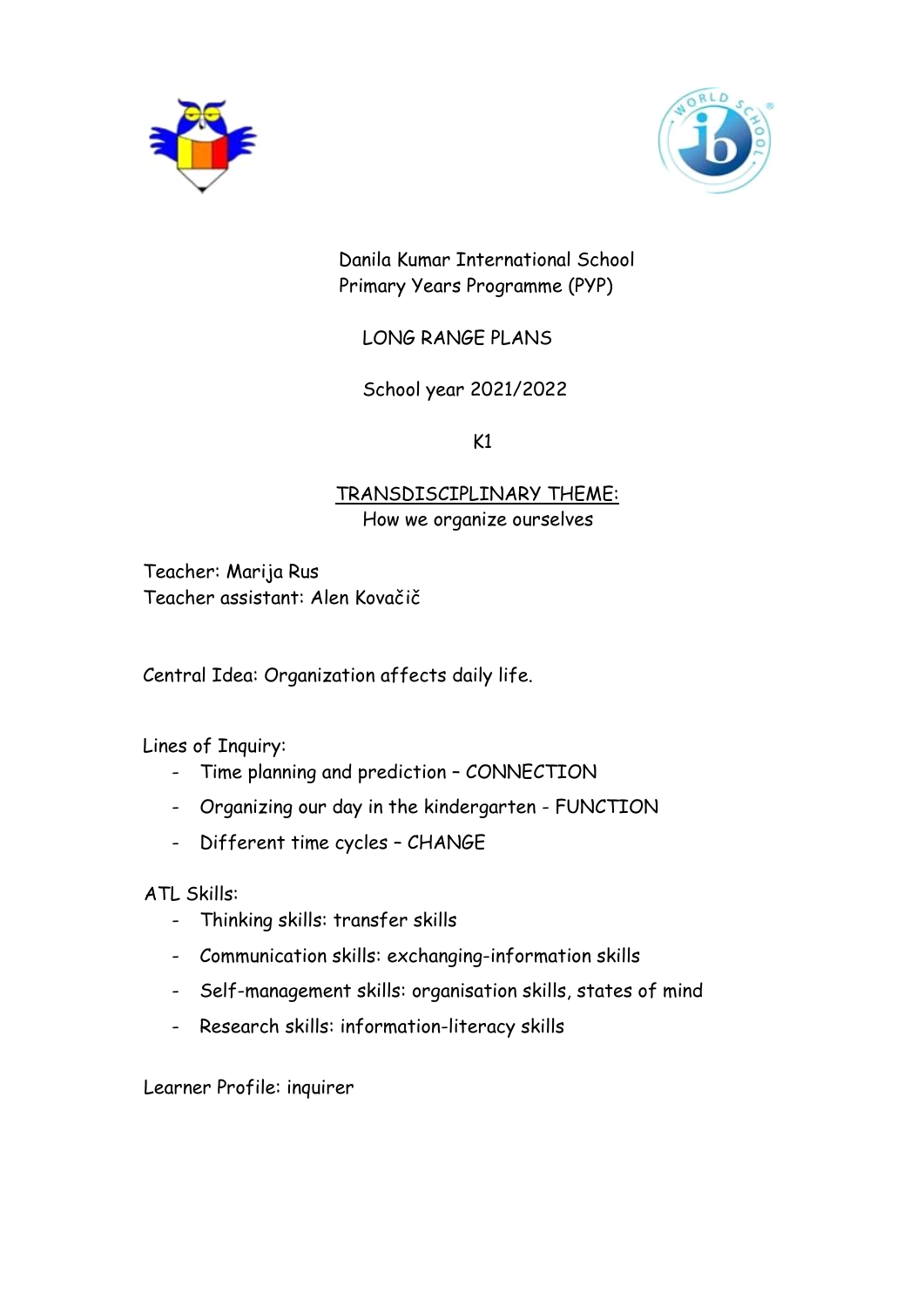Taught within the Unit of Inquiry – learning through language (English)

# WRITTEN LANGUAGE

## READING

-participate in guided reading and read-aloud situations

-read simple, familiar words

-begin to recognise beginning and end sounds or letters in familiar words

## **WRITING**

-experiment with print, labelling and sound words

-attempt to form letters conventionally and legibly

-respond to conventional pencil-grasp instruction

-exhibit skills in which groups of large muscles are used and the factor of strength is primary

### ORAL LANGUAGE

## LISTENING

-begin to identify differences in letter sounds,

## SPEAKING

-use speaking to establish relationships with others and for a variety of personal purposes,

## VISUAL LANGUAGE

## VIEWING AND PRESENTING

-begin to construct meaning from visual texts with familiar content, -begin to start applying skills to search for, record and present information from variety of texts,

-begin to use a range of communication media to present information,

Taught within the Unit of Inquiry – learning through language (Slovene)

## ORAL LANGUAGE

### SPEAKING

-learn the song Tika Taka in Slovenian language

Taught within the Unit of Inquiry – learning through mathematics

## NUMBER

- understand whole-part relationships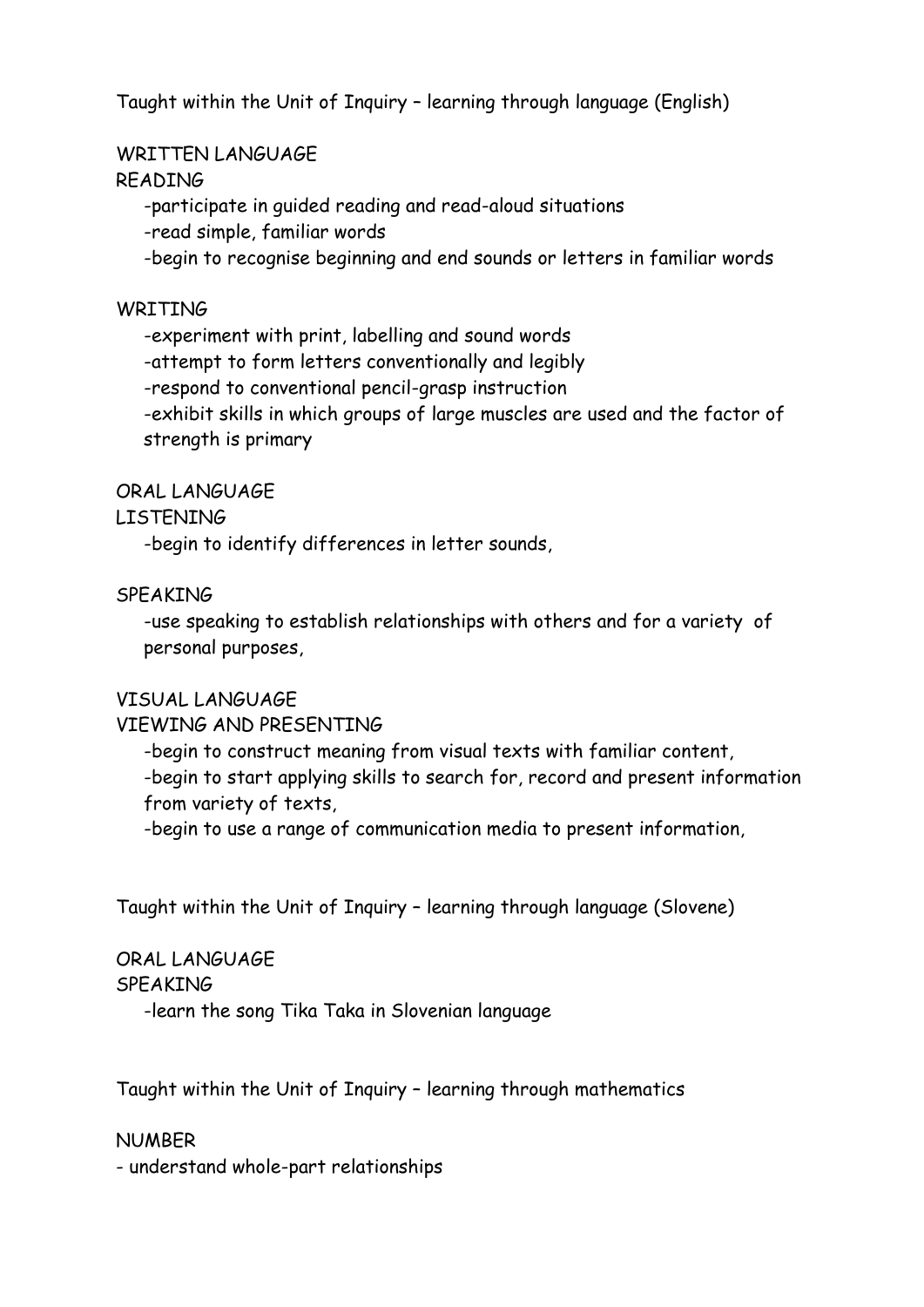- use the language of mathematics to compare quantities, for example, more, less, first, second.

### DATA HANDLING

- discuss chance in daily events (impossible, maybe, certain).

- describe real objects and events by attributes

#### MEASUREMENT

- compare the length, mass and capacity of objects using nonstandard units

#### PATTERN AND FUNCTION

- extend and create patterns.

#### SPACE AND SHAPE

- understand that common language can be used to describe position and direction, for example, inside, outside, above, below, next to, behind, in front of, up, down

Taught within the Unit of Inquiry – learning through drama

#### **CREATING**

**-** engage in imaginative play using a range of stimuli

- work individually or in groups with confidence.

#### RESPONDING

- respond to dramatic ideas through spoken, visual, auditory and kinesthetic mediums.

Taught within the Unit of Inquiry – learning through dance

#### CREATING

**-** explore the dynamic flow of body movements such as fast, slow, big, small, strong, smooth, sharp, tension and relaxation

- develop the ability to cooperate and communicate with others in creating dance

- work individually or in groups with trust and confidence

### RESPONDING

- respond to dance through spoken, written, visual and/ or kinesthetic mediums.

Taught within the Unit of Inquiry – learning through visual arts